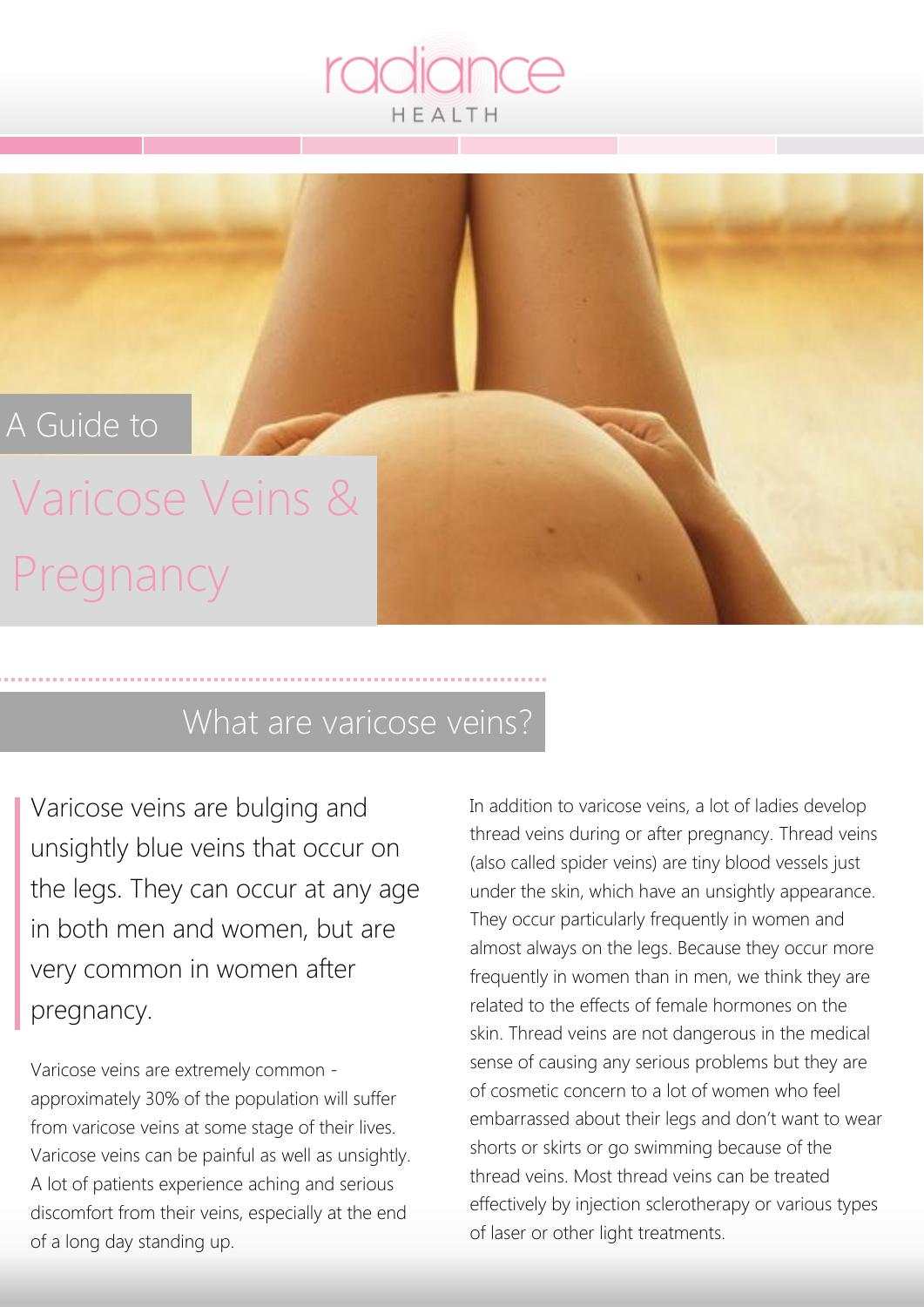

#### How many people do varicose veins affect during pregnancy?



Varicose veins affect around 1/3 of pregnant women

As a rough guide, about a third of women will have trouble with varicose veins during pregnancy. This can vary from being quite minor 'spider veins' through the common aching, discomfort and swelling of the legs through to painful phlebitis where the vein become hard, lumpy and sore to touch. Usually, problems with veins are worse in the later stages of pregnancy when the heavy uterus is blocking the return of blood from the leg veins to the rest of the body, causing the veins in the legs to bulge out more and become uncomfortable.

### Why am I getting varicose veins on my legs?

Varicose veins are caused by valves in the vein system that start to leak. We all have lots of veins in the legs and their function is to return blood up the leg and ultimately back to the heart to go around the circulation again. Because people stand up a lot of the time, the direction of flow is against gravity and we need to have valves in the veins to keep the blood moving in the correct direction. When these valves fail, the blood tends to flow the wrong way down the leg and causes the veins to swell up. Patients see this as blue bulging marks on the leg which can ache and be really quite uncomfortable.

There are thought to be two main reasons why pregnancy makes a leaky vein worse. The most obvious is the size of the enlarged uterus in the later stages of pregnancy, which tends to press on the veins in the pelvis and restrict blood flow from the legs. This increases the pressure on the leg veins and worsens any leaking valve.

In addition to the mechanical effect of the heavy uterus, we know that as pregnancy progresses, the female body produces hormones which make all the ligaments and tissues relax in order for the baby to pass through the birth canal. These hormones also have an effect on the veins in the legs, making the muscle in the vein wall relax, which in turn causes the veins to enlarge naturally, also increasing the risk of them becoming varicose.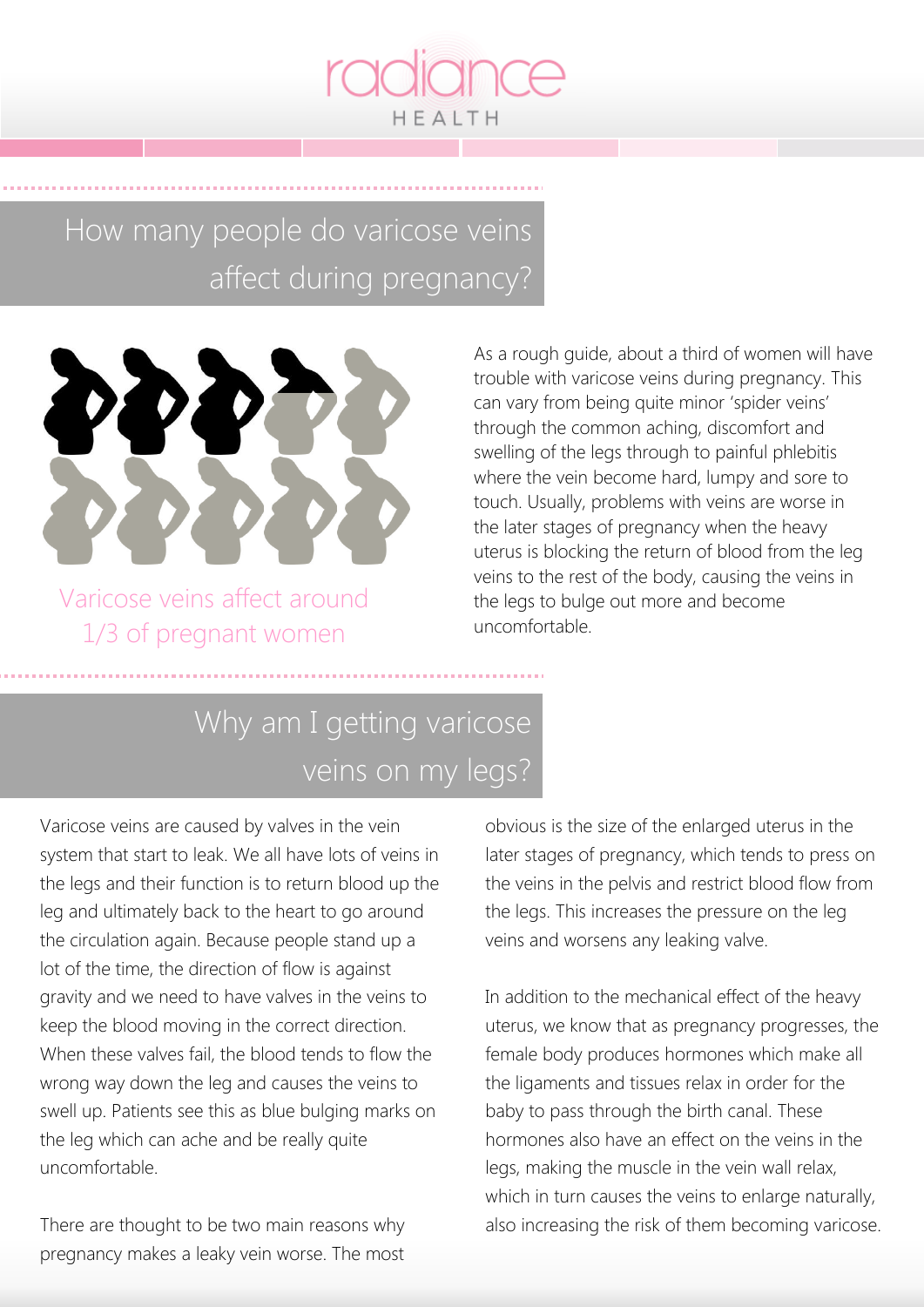

### Why are they appearing on other parts of my body?

Some ladies in pregnancy will develop varicose veins on the vulval area, usually in the later stages of the pregnancy. Vulval varices can be very painful and sometimes they can bleed during delivery of the baby.

Fortunately, the majority of vulval varicose veins do get better after pregnancy and it is a minority of patients who have problems with them after pregnancy that require treatment.

They are commonly associated with leaky valves in the pelvic veins within the body itself rather than on the leg. Pelvic vein reflux is quite common during and after pregnancy, particularly in ladies who have delivered a normal birth rather than by Caesarean section. Pelvic vein reflux can cause varicose veins on the legs as well as on the vulva – these sort of veins can be especially difficult to treat and have a higher rate of recurrence than varicose veins caused by leaky valves in the top of the thigh.

#### What are the symptoms of varicose veins?

The symptoms of varicose veins range across a wide spectrum, from the purely cosmetic dissatisfaction to serious medical problems such as venous ulcers. The degree of symptoms relates to the severity of the leaking valves and the length of time that the patient has had problems.

In the initial phase of varicose vein development, patients will notice some enlarging blue veins usually on the calf area. Initially these veins will not typically be painful. They are usually more obvious in slim people and in those with pale skin. However they are often sufficiently bad enough to make ladies very self-conscious in public especially when wearing shorts or skirts or a swimming costume.

As the veins gradually enlarge and swell, they become more noticeable and will start to ache, especially towards the end of the day. This is often associated with swelling of the ankles. The reason veins ache is because the blood inside the veins is under higher pressure as a result of the leaky valve – this makes the vein wall stretch and become sore.

The subsequent set of symptoms become more troublesome. As a result of the higher pressure in the vein, chemicals from the blood stream leak out of the vein and into the tissues under the skin. These substances make the skin inflamed. Initially this is experienced as an itching sensation often associated with dry skin usually over the ankle bone on the inside of the leg. A rash can develop, which doctors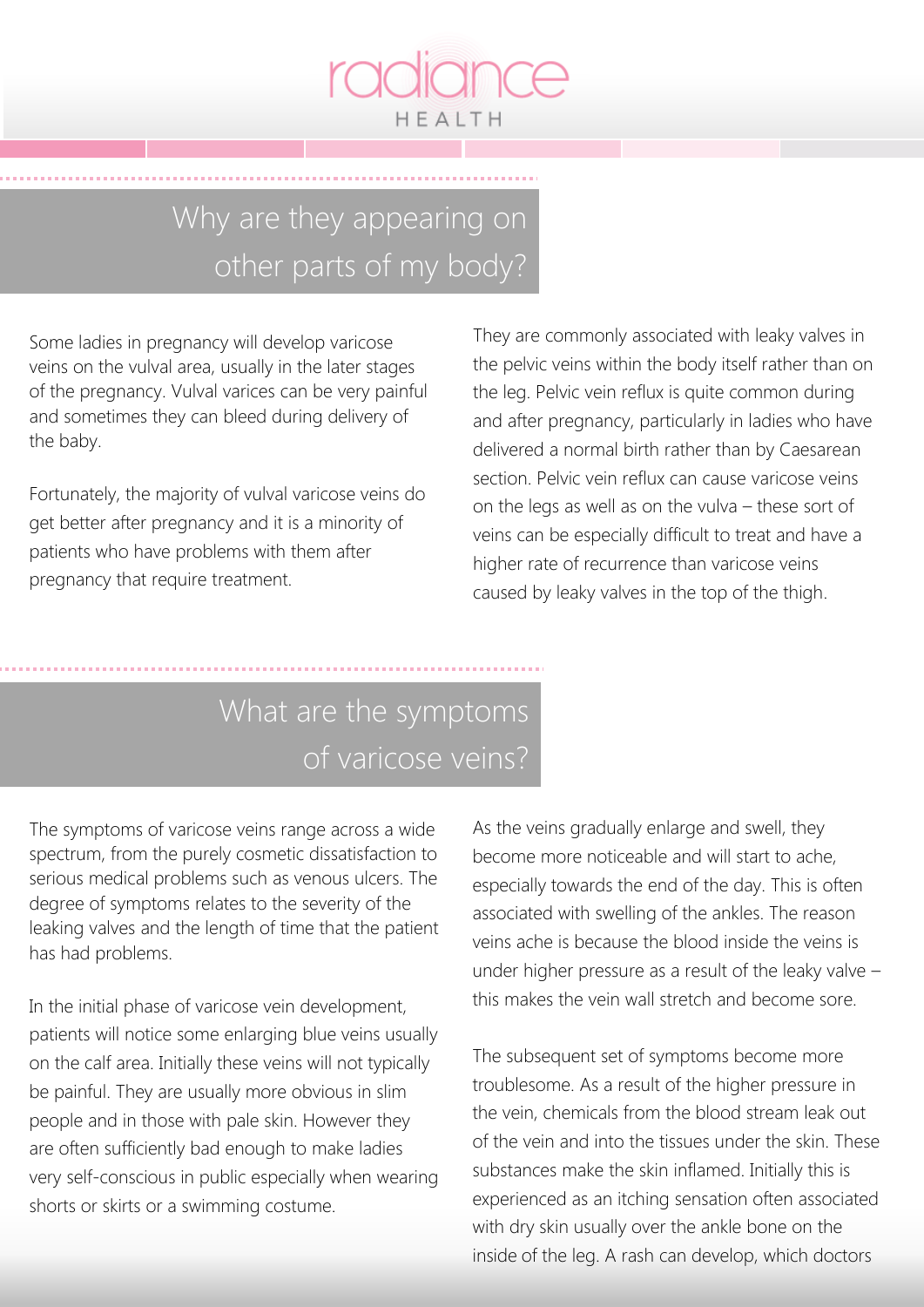call 'venous eczema'. The rash can be treated with low dose steroid creams, but the cream will only temporarily treat the rash and will not make it go away.

Often patients will notice that the skin over the ankle area becomes quite dark in colour and looks purple or bruised towards the end of the day. Sometimes there are a lot of broken veins over this

area as well. This is the beginning of venous skin change – damage to the skin caused by prolonged varicose veins. The progression of skin change causes the skin to become dry and discoloured – usually a brown colour. This is a serious situation as the next step is the development of a venous ulcer (see below).

### Can I do anything to help prevent varicose veins?

HEALTH

Sadly there is nothing that can be done to prevent anyone from getting varicose veins. The reasons people get veins is still the subject for debate – some doctors think they are genetically based (ie they run in families). Others think that it is just because people stand upright and this causes the delicate valves in the veins to fail and become varicose. We certainly see a lot of people who stand in their jobs do develop varicose veins, such as teachers or policemen or hairdressers for example. It is definitely not the case that crossing ones legs makes varicose veins more likely!

It is an interesting observation that a lot of people have leaky valves from an early age (about 1 in 20 schoolgirls according to some studies). Current thinking is that these early leaky veins don't cause a lot of trouble until people are a lot older or until something like pregnancy accelerates the problem.

The other interesting observation is that although pregnancy does predispose patients to getting varicose veins, it cannot be the only cause because men get varicose veins almost as frequently as women, and by definition they cannot be as a result of pregnancy.

### Are varicose veins a serious problem?

In the initial phase of development, varicose veins are not usually a serious medical problem but they can become a serious problem if left untreated for a long time.

The first medical problem that can develop is thrombophlebitis. This is a painful condition caused by localised little clots in the varicose vein which can really be quite sore.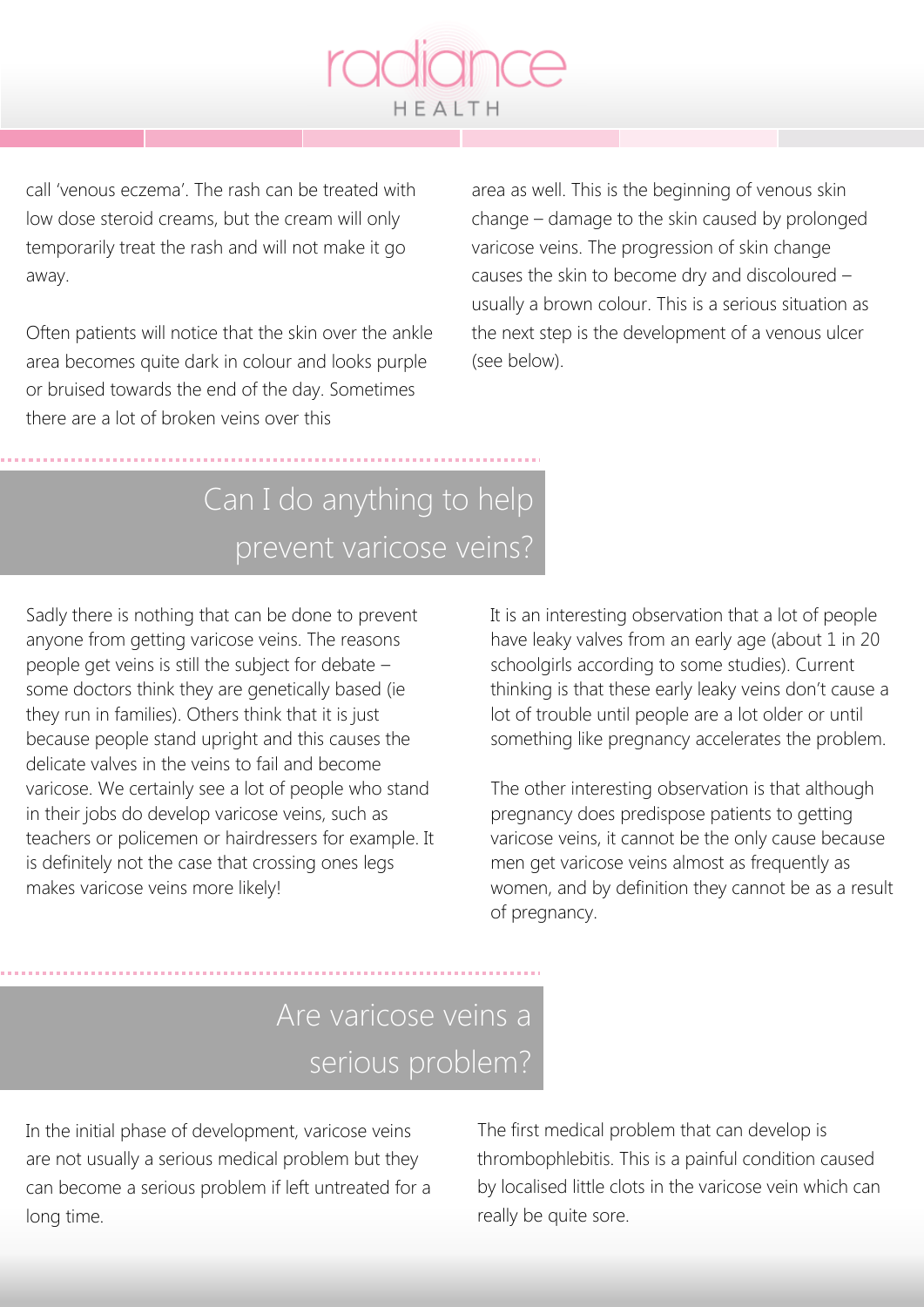It arises because as the vein gets stretched by excessive pressure within it, the vein wall becomes damaged. In normal circumstances the inside of a vein wall should be smooth like glass. This stops the blood from clotting inside the vein. If the vein becomes chronically stretched, the inside lining becomes damaged and rough, and blood will clot on it. The clot causes inflammation, and the patient notices this as a tender hard, hot lump under the skin surface.

Usually phlebitis will settle down on its own over 10 to 14 days. In the meantime it can be treated with anti-inflammatory gel or tablets. However, once a patient has had one bout of phlebitis it is likely that they will eventually get a recurrent attack. The only way of fixing it is to have the veins treated definitively by surgery.

On rare occasions varicose veins can bleed, but it is quite uncommon for this to happen. However, if it does happen it can be quite dramatic. The sort of vein that bleeds is usually very close to the skin surface and almost always low down on the leg just above the ankle, as this is the site of highest pressure in the vein. If a varicose vein gets knocked accidentally or erodes through the skin, the patient can bleed quite substantially. Although bleeding looks very alarming it will stop with a few simple measures such as lying down and elevating the leg by putting it on a chair, and simple pressure over the vein with a finger or a piece of gauze swab.

Finally, patients who have had varicose veins for a long time can develop the worst complication of a venous ulcer.

An ulcer is a sore that doesn't heal up. The commonest place for people to get ulcers is on the lower leg. Most ulcers in the UK are caused by venous disease - mainly due to varicose veins which have been left untreated for many years. Ulcers usually affect the elderly because they take a long time to develop but they can afflict younger people as well.

Most ulcers in the UK are caused by venous diseases



Ulcers usually start after a long period of time with an area of skin damage. This is usually seen over the ankle area and looks like an itchy patch of skin with a brown discolouration. The skin becomes hard and 'woody' rather than soft and supple. Usually a little scratch on the damaged skin is the starting point for an ulcer to develop. The scratch does not heal and instead deteriorates into an ulcerated area.

Ulcers can be a real nuisance. Apart from being painful, they can get recurrent infections which make people quite unwell and need courses of antibiotics, sometimes requiring admission to hospital. They also need regular dressing and they produce fluid discharges which are smelly and unpleasant. Chronic ulcers are difficult to heal up and cause a lot of old people to become isolated and stuck in their homes because they can't get around anymore.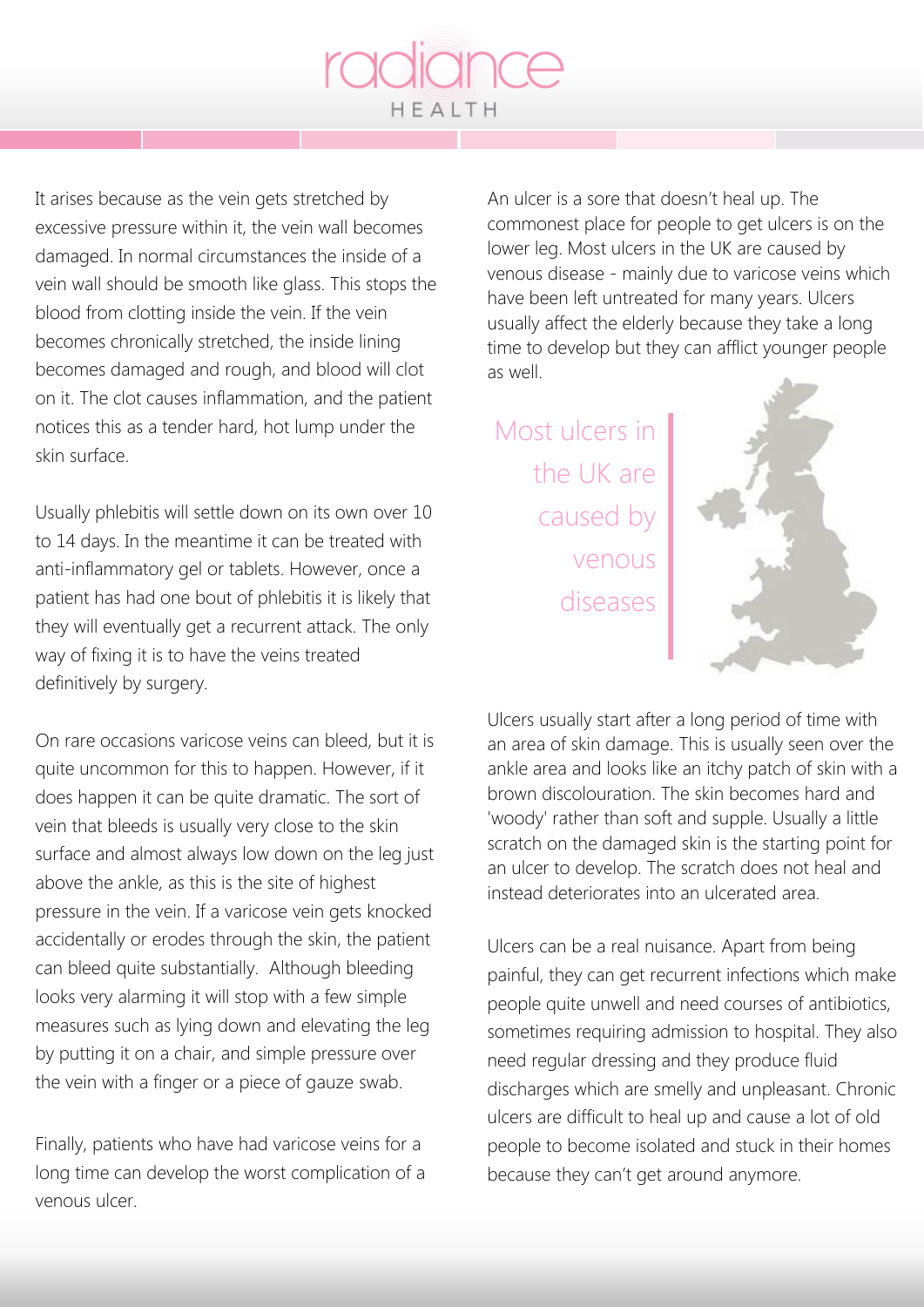

### Is there anything I should do before surgery?

The first thing you should do before surgery is to check that your surgeon is a proper veins specialist and is experienced in the latest techniques for varicose vein treatment. The old vein treatments of 'high tie and strip' requiring a general anaesthetic and often a night in hospital should now be a thing of the past. Modern vein techniques are 'minimally invasive' and usually done by 'keyhole' type methods under local anaesthetic. However there are not many surgeons who are skilled and experienced in these newer techniques and even today there are still patients being treated by standard surgical techniques who could be offered a minimally invasive alternative.

Whilst waiting for treatment, the use of compression stockings can be helpful to treat the symptoms of aching and heaviness of the legs. Stockings need to be measured correctly for each person and be of good quality to give the right level of compression. Active people often find that wearing compression stockings long term is quite difficult. Generally speaking, compression stockings are only really suitable in the long term for patients who can't have vein surgery because their veins are not suitable, or in people who are too ill to have surgery for other reasons. Stockings are not a substitute for surgery although they can be helpful for patients during pregnancy with sore veins who are waiting until after the delivery for definitive treatment.

### What are the treatment options for varicose veins?

In the last 10 years, there has been a move away from old style surgery and a variety of new 'minimally invasive' treatments have been developed which allow patients to have their treatment under local anaesthetic with far less pain and bruising than was the case with open surgery. The vast majority of vein specialists now use one or more of these new techniques and very few vein surgeons now perform open surgery as their first choice technique.

From the patient's point of view however, the situation has gone from one of no choice to a bewildering array of choice. Now replacing 'high tie and strip' we have endovenous lasers of varying wavelength and type, radiofrequency vein ablation (again with several devices), foam sclerotherapy, Clarivein, steam vein ablation and the latest tissue glue closure system.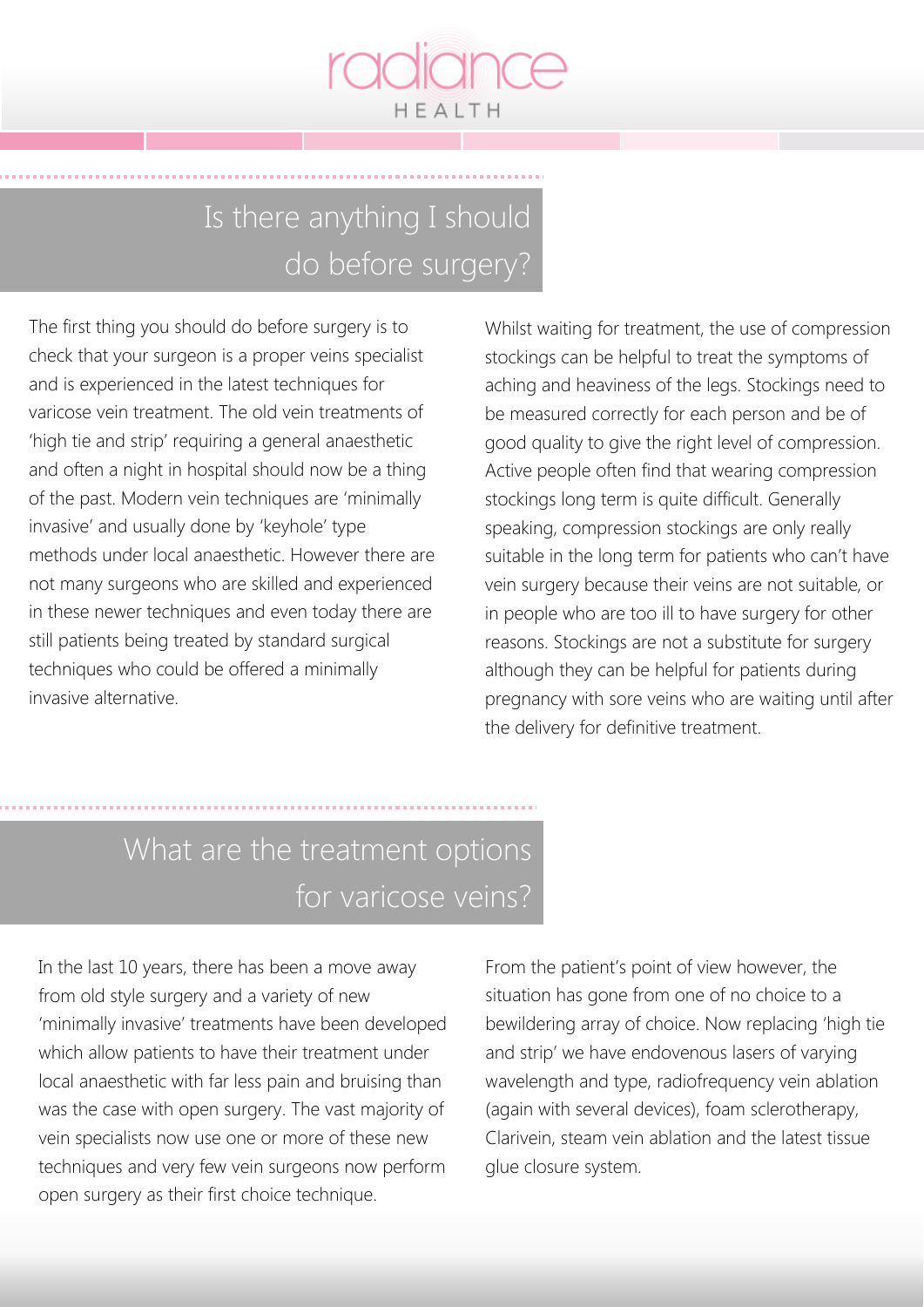The current minimally invasive options can be split into techniques which close the leaky vein in the thigh by the use of heat, and techniques using other ways of sealing the vein. Heat based techniques require some injections into the thigh to numb the leg and prevent pain for the patient. The non heat based techniques are not so painful so don't require injections.

Heat based techniques such as EVLT (endovenous laser treatment ) and Radiofrequency ablation (VNUS Closure) are the longest established treatments and the ones with the largest amounts of clinical and follow-up data – up to 10 years now. Both lasers and Radiofrequency work very well, with a 90 – 95% success rate and have a low recurrence rate. The only downside is that both require some injections of anaesthetic and fluid into the thigh to protect the patient from the heat of the device and stop the patient feeling pain during the operation these injections can be a bit uncomfortable.

The non-heat based methods include Foam Sclerotherapy, Clarivein and glue treatments. Foam sclerotherapy is a well established technique used for many years which damages the vein wall by

causing a chemical burn on the inside of the vein, usually by using a drug called Fibrovein mixed with air to make a foam. The technique can work well to seal the leaky vein but there is a relatively high recurrence rate (30% at 2 years) compared to EVLT or radiofrequency. Quite often patients get skin staining or brown marks along the track of the vein in the thigh. Some reported cases of transient ministrokes after treatment from injection of bubbles into the vein circulation - vein specialists are still arguing over the significance and incidence of these events.

Clarivein was introduced into practice in 2009 in the USA and 2010 in the UK. It closes the vein by a combination of mechanical disruption of the inside lining followed by chemical irritation and, as no injections into the thigh are required, it is painless to perform and almost completely painless afterwards. Tissue glues are the latest techniques to be trialled. They close the leaky vein by use of a cyanoacrylate tissue sealant and there has been a lot of interest in the technology. However it is at a very early stage of development and it will be several years before we know how safe and successful this technique is.

#### Can I be treated for varicose veins on the NHS?

That depends on the severity of the condition, and to an extent, on where you live. There have always been restrictions on access to varicose vein surgery on the NHS but recently these restrictions have been widened. In most parts of the UK only patients with

the severest problems are now able to access treatment on the Health Service. Severe veins are usually defined as ones which cause very severe skin change and ulcers.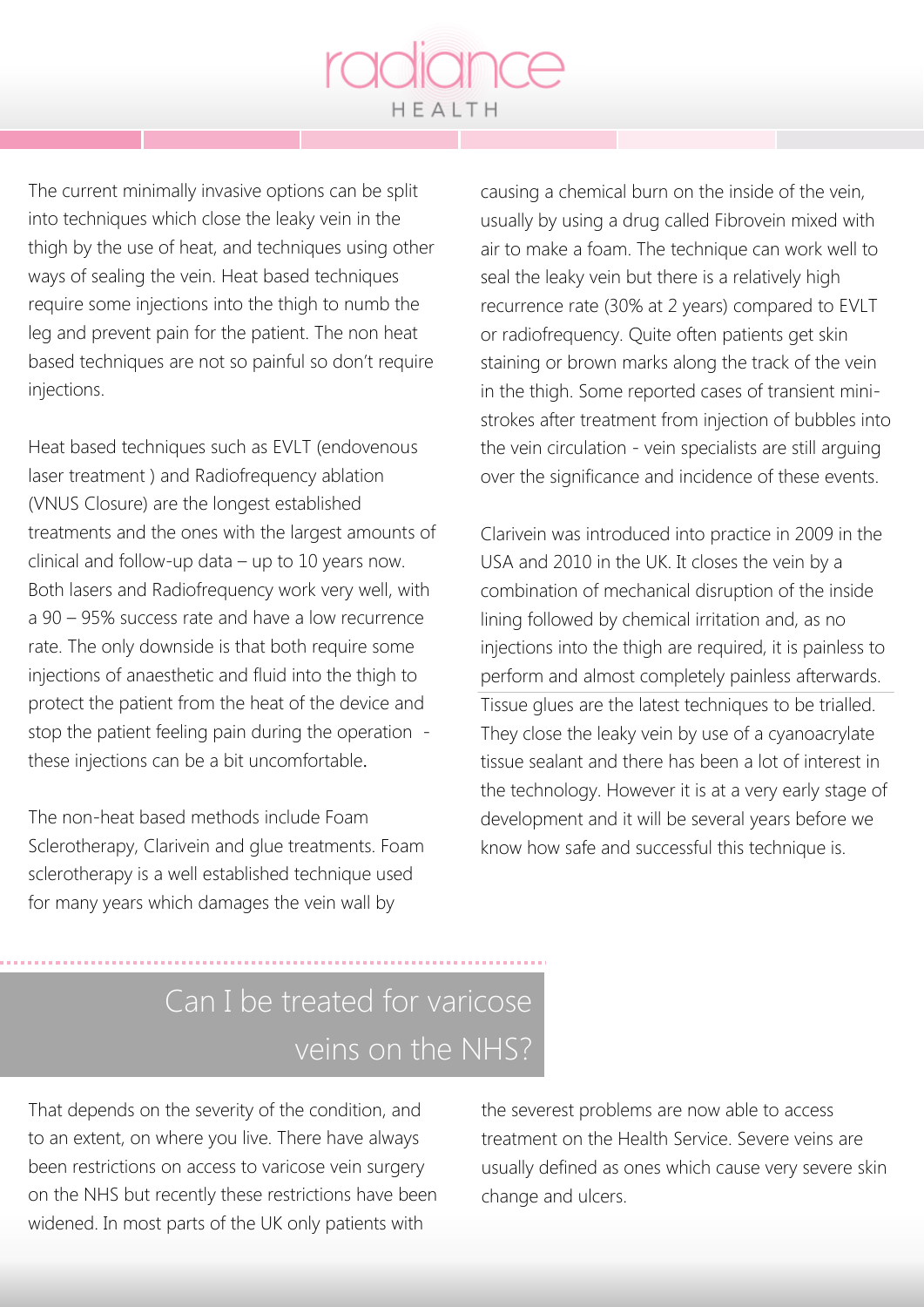

70% of varicose vein sufferers are excluded from NHS treatment

These restrictions essentially exclude 70% of the patients suffering from varicose veins from NHS treatment. In particular, patients with aching, heaviness, throbbing of the legs and swelling of the ankles are now not able to get treatment on the NHS.

The reason these restrictions have been enforced is due to the need for the NHS as a whole to save money. These decisions are taken at a local level in each area by a body called the Primary Care Trust or PCT. The PCT in a given area is allocated a budget by the Department of Health to provide healthcare for their local residents. The PCT then has to decide what it is going to spend its money on. The majority of PCTs in the UK have decided that varicose vein treatment is a low priority except for the most severe cases as outlined above. Many patients argue that mild varicose veins will eventually develop into severe varicose vein and require treatment but unfortunately these restrictions are being rigorously applied and enforced in most parts of the UK.

### What is the recovery time after surgery?

This depends a little bit on the technique used and on the individual patient. For all of the minimally invasive techniques mentioned above, the recovery is very quick. All the procedures are 'walk in, walk out' and do not require a stay in hospital. For EVLT (endovenous lasering) most patients find that by the end of the first week they are back to all their normal day to day activities including driving a car. Most patients will need to take tablets or use antiinflammatory gel for about 3 days after treatment. By the end of the second week after surgery, patients are usually back to light sport and by the end of week 3 are essentially back to normal.

Patients usually will be back to work within a week, although patients who can work from home may not

need to take any time off at all and often patients will return to work a lot sooner than a week.

In our experience this is the recovery profile for 80% of people. There will be a lucky 10% of patients who have almost no pain at all and an unlucky 10% who get sore phlebitis or inflammation of the vein that may persist for longer than a few days and require prolonged painkillers. These are usually patients with very big and distended veins. Eventually however, all patients get back to normal very soon and certainly a lot faster than after the old 'high tie and strip' procedure.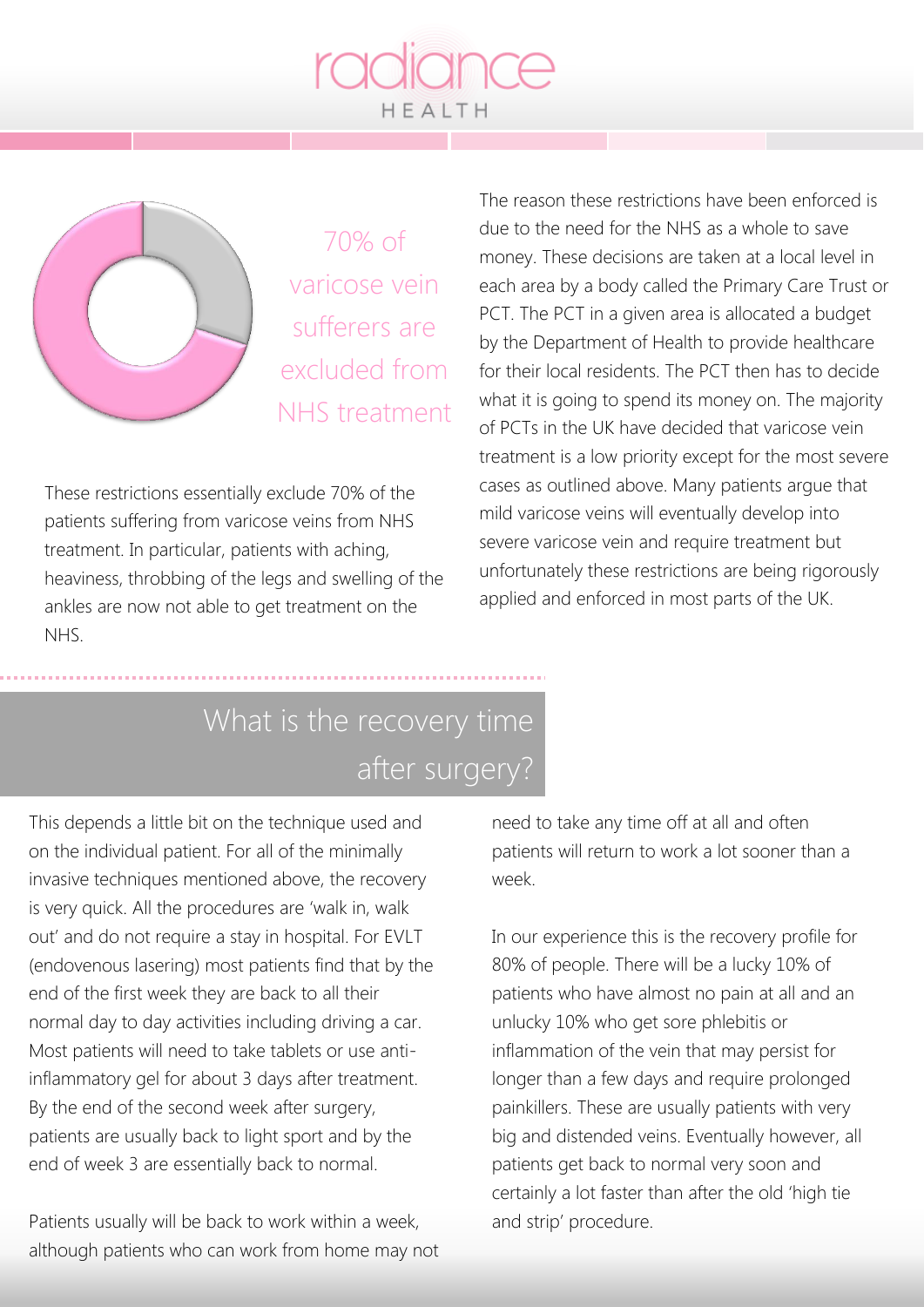

#### Will they reoccur?

Recurrence rates after venous surgery vary quite a lot depending on the technique used. Recurrence can occur because the treated vein re-opens or because the patient springs a leaky valve elsewhere in the vein system.

With the old 'high tie and strip' procedure, recurrence happened in up to 30% of patients at 5 years, so one in 3 people would get their varicose veins back again within a relatively short time frame. The newer techniques are much better in terms of lower recurrence rates but are still not infallible. For EVLT, lasering and VnUS closure the recurrence rate is estimated at about 5 % at 5 years (so 1 in 20 patients).

Foam sclerotherapy has a higher recurrence rate (about 30 % at 2 years) but the technique is easy to repeat. The newer operations such as Clarivein haven't been around long enough for us to make a valid estimate of recurrence rates yet.



Recurrence rate of varicose veins after foam sclerotherapy

Often if veins do recur, the recurrence is not as bad as the original vein problem and with the minimally invasive techniques now available, almost all recurrences can be successfully retreated without resorting to painful open surgery.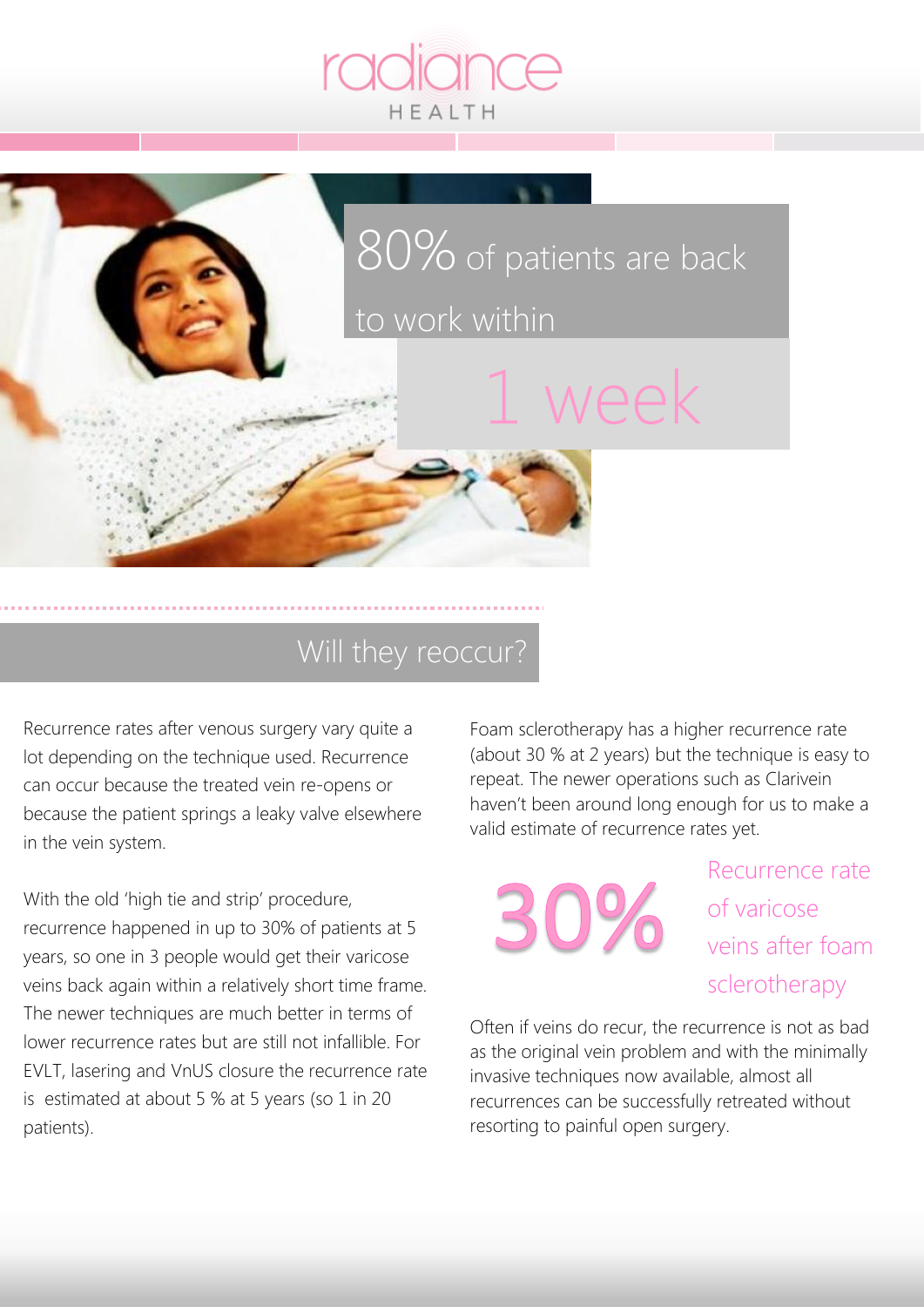### Can I get DVT (Deep Vein Thrombosis) during pregnancy?

HEALTH

Deep vein thrombosis (or DVT) is a condition where a blood clot forms in the deep veins of the legs. As a consequence of the clot, the leg can swell up and become very painful, although in rare cases the clot can be 'clinically silent' – ie cause no pain at all.

Patients who have had a caesarean section are more likely to get post pregnancy DVT than patients who delivered normally.

DVT can complicate approximately 1 in 1,000 pregnancies, which doesn't sound like a large number but as there are about 700,000 babies born each year in the UK that makes about 700 DVTs as a consequence of pregnancy. DVTs can occur in ladies who are not pregnant but pregnancy does increase the risk of DVT very substantially.

The reason people get concerned about DVT is that if left untreated, the clot can spread and sometimes detach from the vein wall. If this happens to a large clot, it can travel in the bloodstream into the lung circulation and cause a pulmonary embolus – this is where the clot gets jammed in one of the arteries supplying the lungs – and if the clot gets stuck in one of the main pulmonary (lung) arteries, then that can be a life threatening condition. Fortunately prompt diagnosis and treatment of DVT will reduce the chances of this happening very substantially.

DVT is more likely to occur in the later stages of pregnancy when the swollen uterus presses on the veins in the pelvis, but it can occur at any stage of pregnancy or in the 6 weeks following delivery.



Patients who have had a caesarean section are more likely to get post pregnancy DVT than patients who delivered normally. Some women are at higher risk of developing DVT than others. Older women (over 35), women with a past history of having had DVT (or a family history of DVT) or with one of the known blood disorders which predispose people to getting DVTs are all more likely to have DVTs in pregnancy than people without these factors.